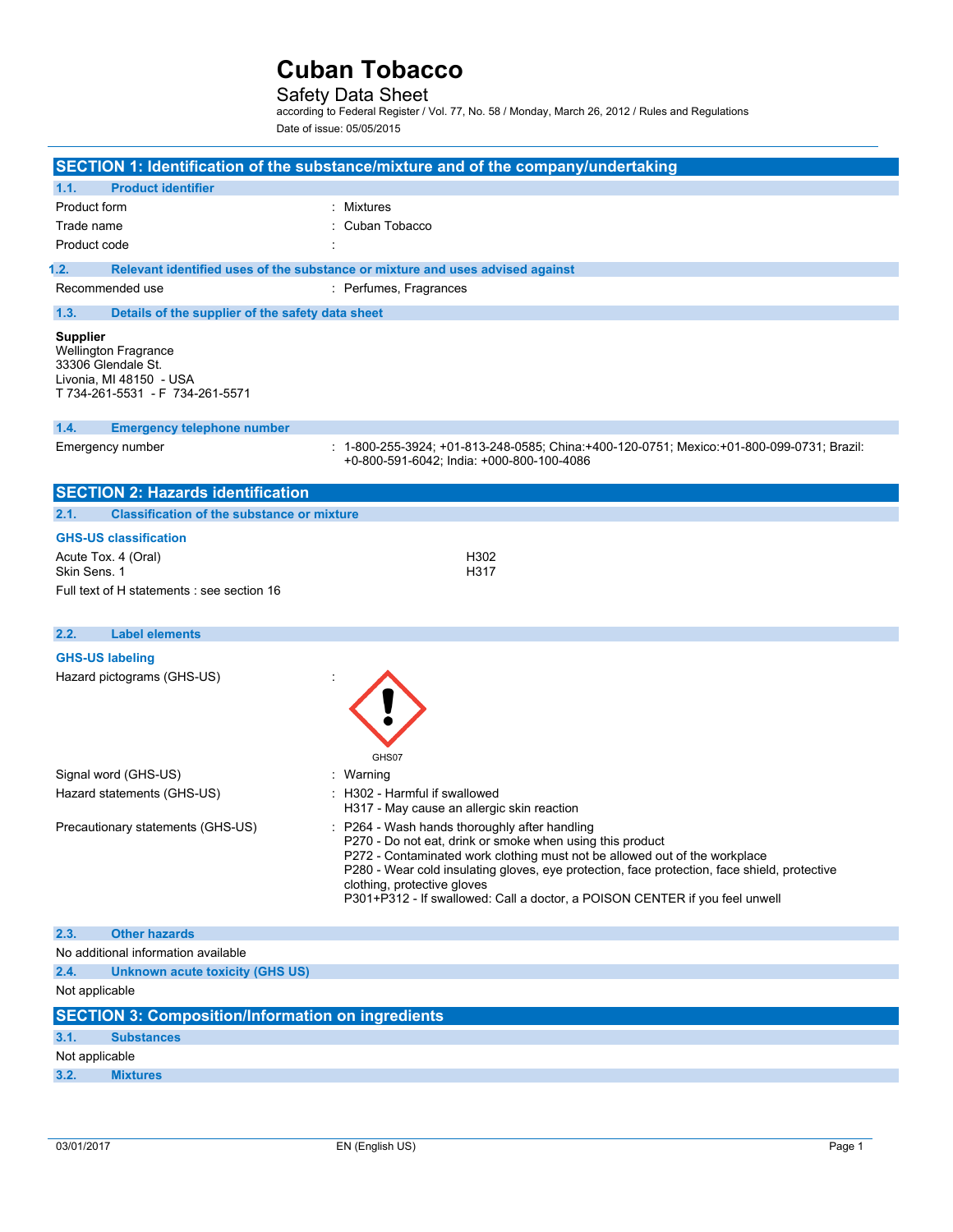## Safety Data Sheet

according to Federal Register / Vol. 77, No. 58 / Monday, March 26, 2012 / Rules and Regulations

| <b>Name</b>         | <b>Product identifier</b> | $\frac{9}{6}$            | <b>GHS-US classification</b>                                                                         |
|---------------------|---------------------------|--------------------------|------------------------------------------------------------------------------------------------------|
| Benzyl benzoate     | (CAS-No.) 120-51-4        | $10.01736 -$<br>40.07336 | Acute Tox. 4 (Oral), H302                                                                            |
| Coumarin crystals   | (CAS-No.) 91-64-5         | 1.613488 -<br>6.818288   | Acute Tox. 4 (Oral), H302<br>Skin Sens. 1B, H317<br>Aquatic Acute 2, H401<br>Aquatic Chronic 2, H411 |
| Anisic aldehyde     | (CAS-No.) 123-11-5        | $1.24 - 5.24$            | Acute Tox. 4 (Oral), H302                                                                            |
| Phenylethyl alcohol | (CAS-No.) 60-12-8         | $0.62 - 2.62$            | Acute Tox. 4 (Oral), H302<br>Acute Tox. 3 (Dermal), H311<br>Eye Irrit. 2A, H319                      |
| Cinnamaldehyde      | (CAS-No.) 104-55-2        | $0.62 - 2.62$            | Acute Tox. 4 (Dermal), H312<br>Skin Irrit. 2. H315<br>Eye Irrit. 2A, H319<br>Skin Sens. 1, H317      |
| Eugenol             | (CAS-No.) 97-53-0         | $0.3472 -$<br>1.4672     | Acute Tox. 4 (Oral), H302<br>Eye Irrit. 2A, H319<br>Skin Sens. 1B, H317                              |

Allergen report available upon request.

Full text of H-phrases: see section 16

| <b>SECTION 4: First aid measures</b>                                |                                                                                                                                                                                                                                                                                                                                                                                                                                                                                                                                                            |
|---------------------------------------------------------------------|------------------------------------------------------------------------------------------------------------------------------------------------------------------------------------------------------------------------------------------------------------------------------------------------------------------------------------------------------------------------------------------------------------------------------------------------------------------------------------------------------------------------------------------------------------|
| 4.1.<br><b>Description of first aid measures</b>                    |                                                                                                                                                                                                                                                                                                                                                                                                                                                                                                                                                            |
| First-aid measures general                                          | : Never give anything by mouth to an unconscious person. If you feel unwell, seek medical<br>advice (show the label where possible). Call a poison center/doctor/physician if you feel unwell.                                                                                                                                                                                                                                                                                                                                                             |
| First-aid measures after inhalation                                 | : Remove person to fresh air and keep comfortable for breathing. Allow victim to breathe fresh<br>air. Allow the victim to rest.                                                                                                                                                                                                                                                                                                                                                                                                                           |
| First-aid measures after skin contact                               | Remove affected clothing and wash all exposed skin area with mild soap and water, followed<br>by warm water rinse. Wash with plenty of soap and water. If skin irritation or rash occurs: Get<br>immediate medical advice/attention. Get medical advice/attention. Specific treatment (see<br>Wash skin with plenty of water, Call a physician immediately on this label). Wash contaminated<br>clothing before reuse. Wash skin with plenty of water. Take off contaminated clothing. If skin<br>irritation or rash occurs: Get medical advice/attention. |
| First-aid measures after eye contact                                | Rinse immediately with plenty of water. Obtain medical attention if pain, blinking or redness<br>persists. Rinse eyes with water as a precaution.                                                                                                                                                                                                                                                                                                                                                                                                          |
| First-aid measures after ingestion                                  | Rinse mouth. Do NOT induce vomiting. Obtain emergency medical attention. Call a POISON<br>CENTER or doctor/physician if you feel unwell. Call a poison center/doctor/physician if you feel<br>unwell.                                                                                                                                                                                                                                                                                                                                                      |
| 4.2.<br>Most important symptoms and effects, both acute and delayed |                                                                                                                                                                                                                                                                                                                                                                                                                                                                                                                                                            |
| Symptoms/effects after inhalation                                   | : May cause an allergic skin reaction.                                                                                                                                                                                                                                                                                                                                                                                                                                                                                                                     |
| Symptoms/effects after skin contact                                 | : May cause an allergic skin reaction.                                                                                                                                                                                                                                                                                                                                                                                                                                                                                                                     |
| Symptoms/effects after ingestion                                    | : Swallowing a small quantity of this material will result in serious health hazard.                                                                                                                                                                                                                                                                                                                                                                                                                                                                       |
| 4.3.                                                                | Indication of any immediate medical attention and special treatment needed                                                                                                                                                                                                                                                                                                                                                                                                                                                                                 |
| Treat symptomatically.                                              |                                                                                                                                                                                                                                                                                                                                                                                                                                                                                                                                                            |
| <b>SECTION 5: Firefighting measures</b>                             |                                                                                                                                                                                                                                                                                                                                                                                                                                                                                                                                                            |
| <b>Extinguishing media</b><br>5.1.                                  |                                                                                                                                                                                                                                                                                                                                                                                                                                                                                                                                                            |
| Suitable extinguishing media                                        | : Foam. Dry powder. Carbon dioxide. Water spray. Sand.                                                                                                                                                                                                                                                                                                                                                                                                                                                                                                     |
| Unsuitable extinguishing media                                      | : Do not use a heavy water stream.                                                                                                                                                                                                                                                                                                                                                                                                                                                                                                                         |
| 5.2.<br>Special hazards arising from the substance or mixture       |                                                                                                                                                                                                                                                                                                                                                                                                                                                                                                                                                            |
| Reactivity                                                          | : The product is non-reactive under normal conditions of use, storage and transport.                                                                                                                                                                                                                                                                                                                                                                                                                                                                       |
| <b>Advice for firefighters</b><br>5.3.                              |                                                                                                                                                                                                                                                                                                                                                                                                                                                                                                                                                            |
| Firefighting instructions                                           | : Use water spray or fog for cooling exposed containers. Exercise caution when fighting any                                                                                                                                                                                                                                                                                                                                                                                                                                                                |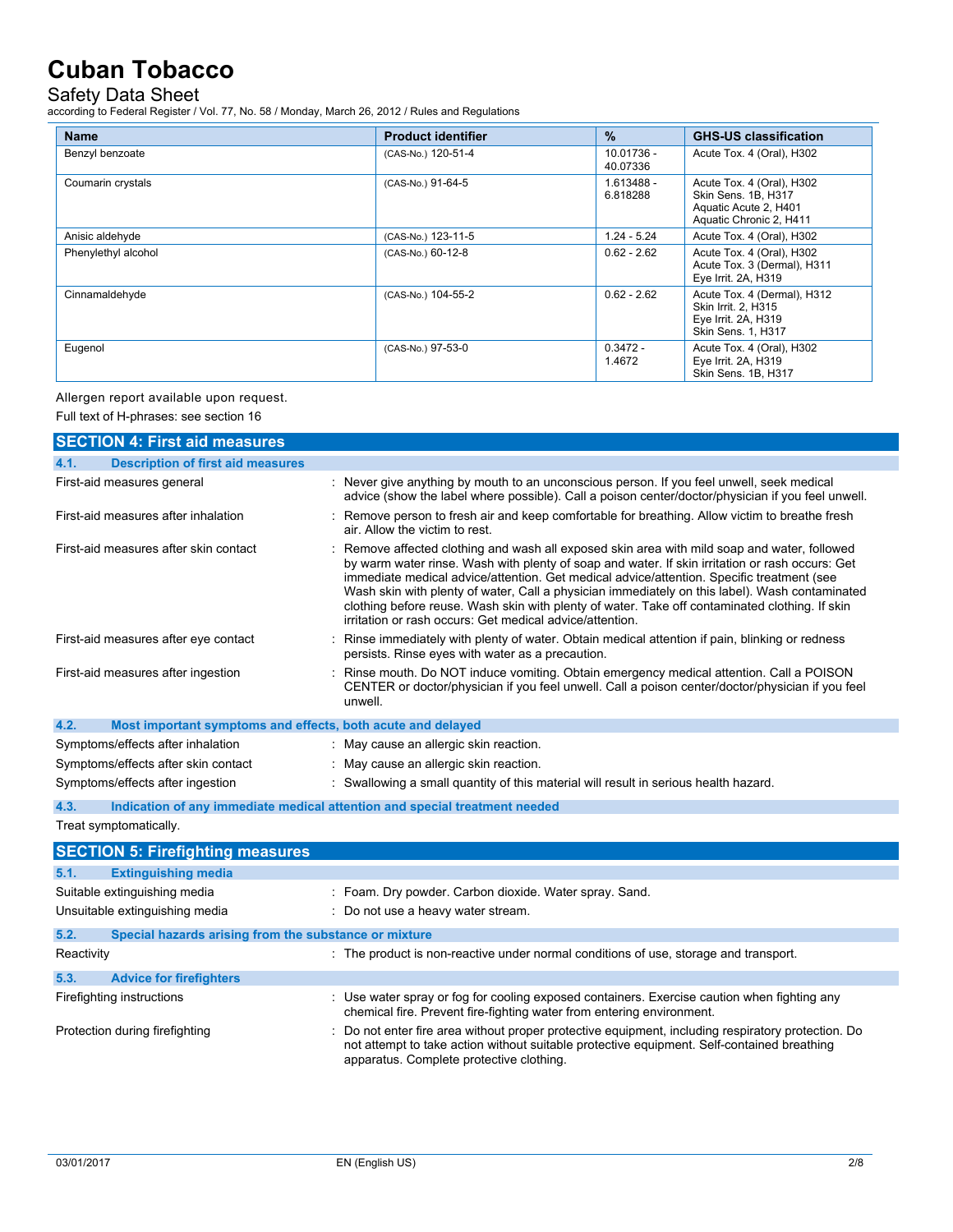## Safety Data Sheet

according to Federal Register / Vol. 77, No. 58 / Monday, March 26, 2012 / Rules and Regulations

|                   | <b>SECTION 6: Accidental release measures</b>                       |                                                                                                                                                                                                              |
|-------------------|---------------------------------------------------------------------|--------------------------------------------------------------------------------------------------------------------------------------------------------------------------------------------------------------|
| 6.1.              | Personal precautions, protective equipment and emergency procedures |                                                                                                                                                                                                              |
| 6.1.1.            | For non-emergency personnel                                         |                                                                                                                                                                                                              |
|                   | Emergency procedures                                                | : Ventilate spillage area. Evacuate unnecessary personnel. Avoid contact with skin and eyes.<br>Avoid breathing dust/fume/gas/mist/vapors/spray.                                                             |
| 6.1.2.            | For emergency responders                                            |                                                                                                                                                                                                              |
|                   | Protective equipment                                                | : Do not attempt to take action without suitable protective equipment. Equip cleanup crew with<br>proper protection. For further information refer to section 8: "Exposure controls/personal<br>protection". |
|                   | Emergency procedures                                                | : Ventilate area.                                                                                                                                                                                            |
| 6.2.              | <b>Environmental precautions</b>                                    |                                                                                                                                                                                                              |
|                   |                                                                     | Avoid release to the environment. Prevent entry to sewers and public waters. Notify authorities if liquid enters sewers or public waters.                                                                    |
| 6.3.              | Methods and material for containment and cleaning up                |                                                                                                                                                                                                              |
| For containment   |                                                                     | : Collect spillage.                                                                                                                                                                                          |
|                   | Methods for cleaning up                                             | : Take up liquid spill into absorbent material. Soak up spills with inert solids, such as clay or<br>diatomaceous earth as soon as possible. Collect spillage. Store away from other materials.              |
| Other information |                                                                     | : Dispose of materials or solid residues at an authorized site.                                                                                                                                              |
| 6.4.              | <b>Reference to other sections</b>                                  |                                                                                                                                                                                                              |
|                   |                                                                     | See Heading 8. Exposure controls and personal protection. For further information refer to section 13.                                                                                                       |
|                   | <b>SECTION 7: Handling and storage</b>                              |                                                                                                                                                                                                              |
| 7.1.              | <b>Precautions for safe handling</b>                                |                                                                                                                                                                                                              |

| 7.1.         | <b>Precautions for safe handling</b>                         |                                                                                                                                                                                                                                                                                                                                                                                   |
|--------------|--------------------------------------------------------------|-----------------------------------------------------------------------------------------------------------------------------------------------------------------------------------------------------------------------------------------------------------------------------------------------------------------------------------------------------------------------------------|
|              | Precautions for safe handling                                | : Ensure good ventilation of the work station. Wash hands and other exposed areas with mild<br>soap and water before eating, drinking or smoking and when leaving work. Provide good<br>ventilation in process area to prevent formation of vapor. Avoid breathing dust, fume, gas, mist,<br>spray, vapors. Avoid contact with skin and eyes. Wear personal protective equipment. |
|              | Hygiene measures                                             | : Do not eat, drink or smoke when using this product. Wash hands thoroughly after handling.<br>Contaminated work clothing should not be allowed out of the workplace. Wash contaminated<br>clothing before reuse. Always wash hands after handling the product.                                                                                                                   |
| 7.2.         | Conditions for safe storage, including any incompatibilities |                                                                                                                                                                                                                                                                                                                                                                                   |
|              | Storage conditions                                           | : Keep only in the original container in a cool, well ventilated place away from : Keep away from<br>heat, hot surfaces, sparks, open flames and other ignition sources. No smoking. Keep<br>container closed when not in use. Store in a well-ventilated place. Keep cool.                                                                                                       |
|              | Incompatible products                                        | : Strong bases. Strong acids.                                                                                                                                                                                                                                                                                                                                                     |
|              | Incompatible materials                                       | : Sources of ignition. Direct sunlight.                                                                                                                                                                                                                                                                                                                                           |
|              | Storage temperature                                          | : 25 °C                                                                                                                                                                                                                                                                                                                                                                           |
| Storage area |                                                              | : Store in a well-ventilated place.                                                                                                                                                                                                                                                                                                                                               |
|              | Special rules on packaging                                   | : Store in a closed container.                                                                                                                                                                                                                                                                                                                                                    |
|              | Packaging materials                                          | : Do not store in corrodable metal.                                                                                                                                                                                                                                                                                                                                               |

#### **7.3. Specific end use(s)**

No additional information available

## **SECTION 8: Exposure controls/personal protection**

**8.1. Control parameters**

## No additional information available

| 8.2.<br><b>Exposure controls</b> |                                                       |
|----------------------------------|-------------------------------------------------------|
| Appropriate engineering controls | : Ensure good ventilation of the work station.        |
| Personal protective equipment    | : Avoid all unnecessary exposure.                     |
| Hand protection                  | Wear protective gloves.                               |
| Eye protection                   | : Chemical goggles or safety glasses. Safety glasses. |
| Skin and body protection         | : Wear suitable protective clothing.                  |
| Respiratory protection           | : Wear appropriate mask.                              |
|                                  |                                                       |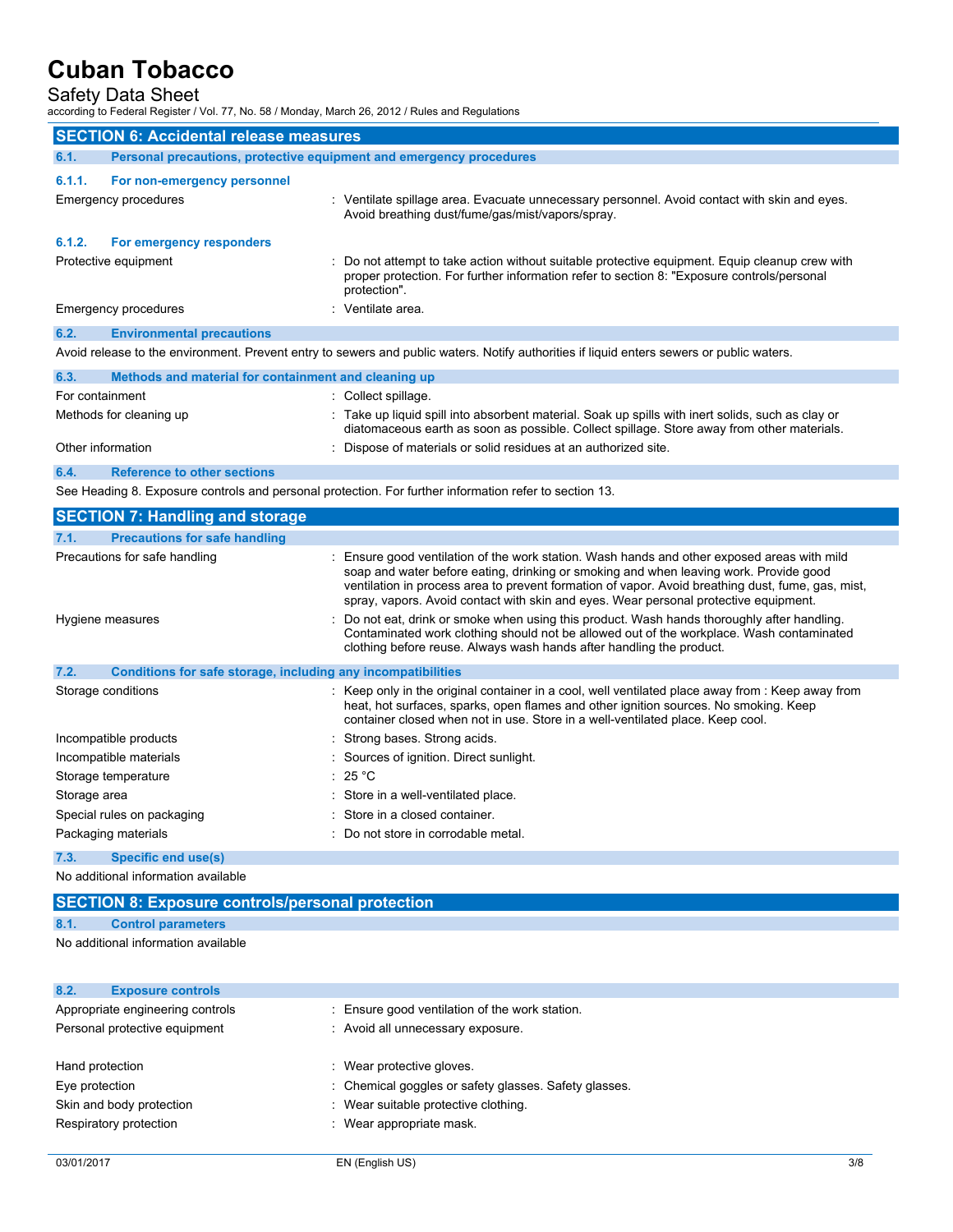## Safety Data Sheet

according to Federal Register / Vol. 77, No. 58 / Monday, March 26, 2012 / Rules and Regulations

- Environmental exposure controls : Avoid release to the environment.
	-
- Other information **contract of the COLO COLOGY** : Do not eat, drink or smoke during use. **SECTION 9: Physical and chemical properties 9.1. Information on basic physical and chemical properties** Physical state in the state of the state of the state of the state of the state of the state of the state of the state of the state of the state of the state of the state of the state of the state of the state of the state Color : light yellow amber

| Odor                                        | musk              |
|---------------------------------------------|-------------------|
| Odor threshold                              | No data available |
| рH                                          | No data available |
| Relative evaporation rate (butyl acetate=1) | No data available |
| Melting point                               | Not applicable    |
| Freezing point                              | No data available |
| Boiling point                               | No data available |
| Flash point                                 | 98.89 °C          |
| Auto-ignition temperature                   | No data available |
| Decomposition temperature                   | No data available |
| Flammability (solid, gas)                   | No data available |
| Vapor pressure                              | No data available |
| Relative vapor density at 20 °C             | No data available |
| Relative density                            | $\approx 1.06$    |
| Solubility                                  |                   |
| Log Pow                                     | No data available |
| Log Kow                                     | No data available |
| Viscosity, kinematic                        | No data available |
| Viscosity, dynamic                          | No data available |
| Explosive properties                        | No data available |
| Oxidizing properties                        | No data available |
| <b>Explosion limits</b>                     | No data available |

### **9.2. Other information**

No additional information available

|                |                                        | <b>SECTION 10: Stability and reactivity</b>                                        |
|----------------|----------------------------------------|------------------------------------------------------------------------------------|
| 10.1.          | <b>Reactivity</b>                      |                                                                                    |
|                |                                        | The product is non-reactive under normal conditions of use, storage and transport. |
| 10.2.          | <b>Chemical stability</b>              |                                                                                    |
|                | Not established.                       |                                                                                    |
| 10.3.          |                                        | <b>Possibility of hazardous reactions</b>                                          |
|                | Not established.                       |                                                                                    |
| 10.4.          | <b>Conditions to avoid</b>             |                                                                                    |
|                |                                        | Direct sunlight. Extremely high or low temperatures.                               |
| 10.5.          | <b>Incompatible materials</b>          |                                                                                    |
|                | Strong acids. Strong bases.            |                                                                                    |
| 10.6.          |                                        | <b>Hazardous decomposition products</b>                                            |
|                | fume, Carbon monoxide, Carbon dioxide. |                                                                                    |
|                |                                        | <b>SECTION 11: Toxicological information</b>                                       |
| 11.1.          |                                        | Information on toxicological effects                                               |
|                |                                        |                                                                                    |
| Acute toxicity |                                        | : Oral: Harmful if swallowed.                                                      |
|                | <b>Cuban Tobacco</b>                   |                                                                                    |
|                | ATE US (oral)                          | 755.172 mg/kg body weight                                                          |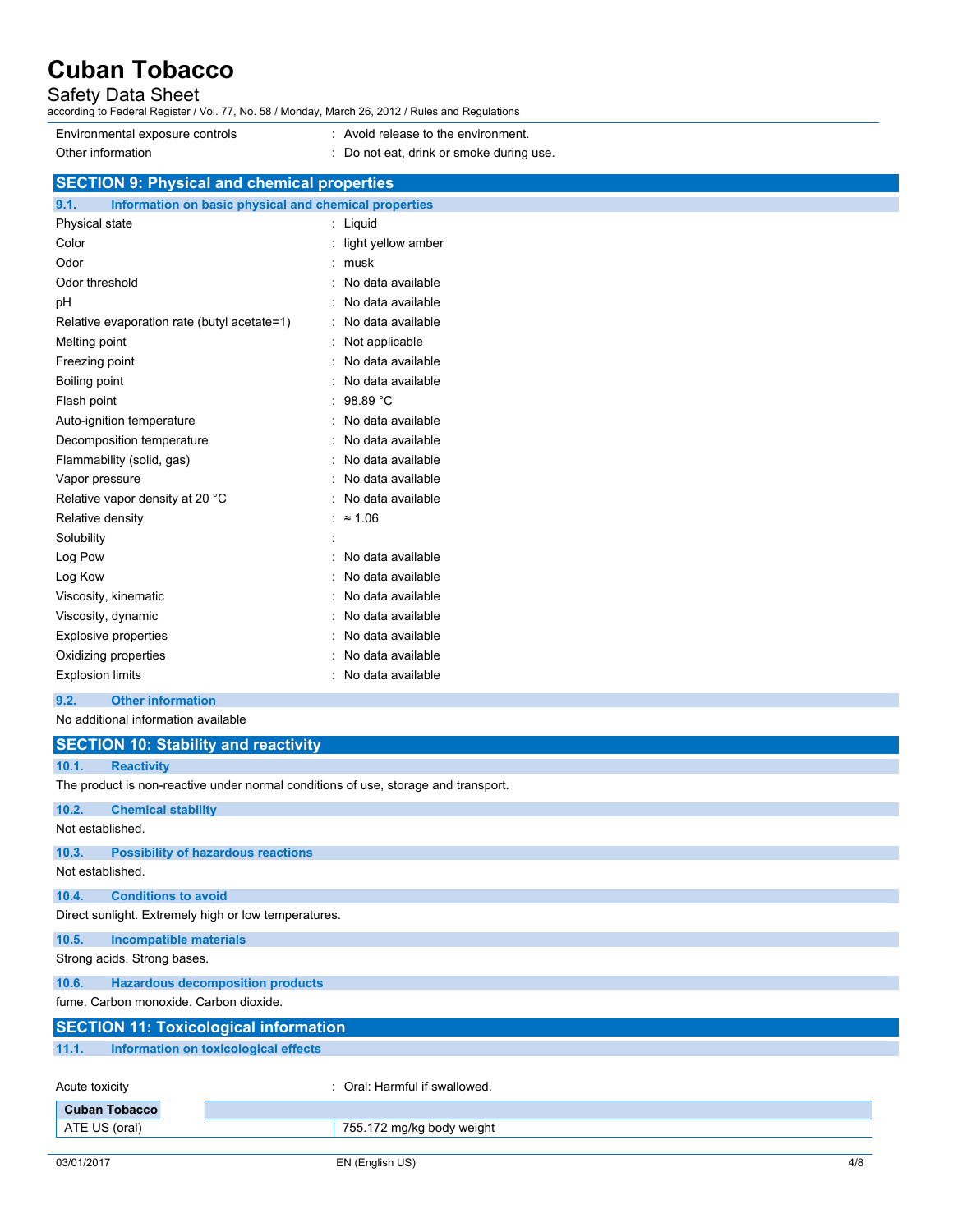## Safety Data Sheet

according to Federal Register / Vol. 77, No. 58 / Monday, March 26, 2012 / Rules and Regulations

| ccording to Federal Register / Vol. 77, No. 58 / Monday, March 26, 2012 / Rules and Regulations<br><b>Cuban Tobacco</b> |                                                                                                                                                                  |
|-------------------------------------------------------------------------------------------------------------------------|------------------------------------------------------------------------------------------------------------------------------------------------------------------|
| Skin corrosion/irritation                                                                                               | Not classified                                                                                                                                                   |
| Serious eye damage/irritation                                                                                           | Not classified                                                                                                                                                   |
| Respiratory or skin sensitization                                                                                       | May cause an allergic skin reaction.                                                                                                                             |
| Germ cell mutagenicity                                                                                                  | Not classified                                                                                                                                                   |
| Carcinogenicity                                                                                                         | Not classified                                                                                                                                                   |
| <b>Cuban Tobacco</b>                                                                                                    |                                                                                                                                                                  |
| Reproductive toxicity                                                                                                   | Not classified                                                                                                                                                   |
| Specific target organ toxicity - single exposure                                                                        | Not classified                                                                                                                                                   |
| <b>Cuban Tobacco</b>                                                                                                    |                                                                                                                                                                  |
| Specific target organ toxicity - repeated<br>exposure                                                                   | : Not classified                                                                                                                                                 |
| Aspiration hazard                                                                                                       | Not classified                                                                                                                                                   |
| Potential Adverse human health effects and<br>symptoms                                                                  | Based on available data, the classification criteria are not met. Harmful if swallowed.                                                                          |
| Symptoms/effects after inhalation                                                                                       | May cause an allergic skin reaction.                                                                                                                             |
| Symptoms/effects after skin contact                                                                                     | May cause an allergic skin reaction.                                                                                                                             |
| Symptoms/effects after ingestion                                                                                        | Swallowing a small quantity of this material will result in serious health hazard.                                                                               |
| <b>SECTION 12: Ecological information</b>                                                                               |                                                                                                                                                                  |
| 12.1.<br><b>Toxicity</b>                                                                                                |                                                                                                                                                                  |
| Ecology - general                                                                                                       | : Toxic to aquatic life with long lasting effects.                                                                                                               |
| <b>Persistence and degradability</b><br>12.2.                                                                           |                                                                                                                                                                  |
| <b>Cuban Tobacco</b>                                                                                                    |                                                                                                                                                                  |
| Persistence and degradability                                                                                           | Not established.                                                                                                                                                 |
| <b>Bioaccumulative potential</b><br>12.3.                                                                               |                                                                                                                                                                  |
| <b>Cuban Tobacco</b>                                                                                                    |                                                                                                                                                                  |
| Bioaccumulative potential                                                                                               | Not established.                                                                                                                                                 |
| <b>Mobility in soil</b><br>12.4.                                                                                        |                                                                                                                                                                  |
| No additional information available                                                                                     |                                                                                                                                                                  |
| 12.5.<br><b>Other adverse effects</b>                                                                                   |                                                                                                                                                                  |
| Effect on ozone layer                                                                                                   | : No additional information available                                                                                                                            |
| Effect on the global warming                                                                                            | No known effects from this product.                                                                                                                              |
| Other information                                                                                                       | : Avoid release to the environment.                                                                                                                              |
| <b>SECTION 13: Disposal considerations</b>                                                                              |                                                                                                                                                                  |
| 13.1.<br><b>Waste treatment methods</b>                                                                                 |                                                                                                                                                                  |
| Waste treatment methods                                                                                                 | Dispose of contents/container in accordance with licensed collector's sorting instructions.                                                                      |
| Product/Packaging disposal recommendations                                                                              | Dispose in a safe manner in accordance with local/national regulations. Dispose of<br>contents/container in accordance with local/national laws and regulations. |
| Ecology - waste materials                                                                                               | Avoid release to the environment.                                                                                                                                |
| <b>SECTION 14: Transport information</b>                                                                                |                                                                                                                                                                  |
| In accordance with DOT                                                                                                  |                                                                                                                                                                  |
| Not regulated for transport                                                                                             |                                                                                                                                                                  |
| <b>Additional information</b>                                                                                           |                                                                                                                                                                  |
| Other information                                                                                                       | : No supplementary information available.                                                                                                                        |
|                                                                                                                         |                                                                                                                                                                  |

## **ADR**

No additional information available

### **Transport by sea** No additional information available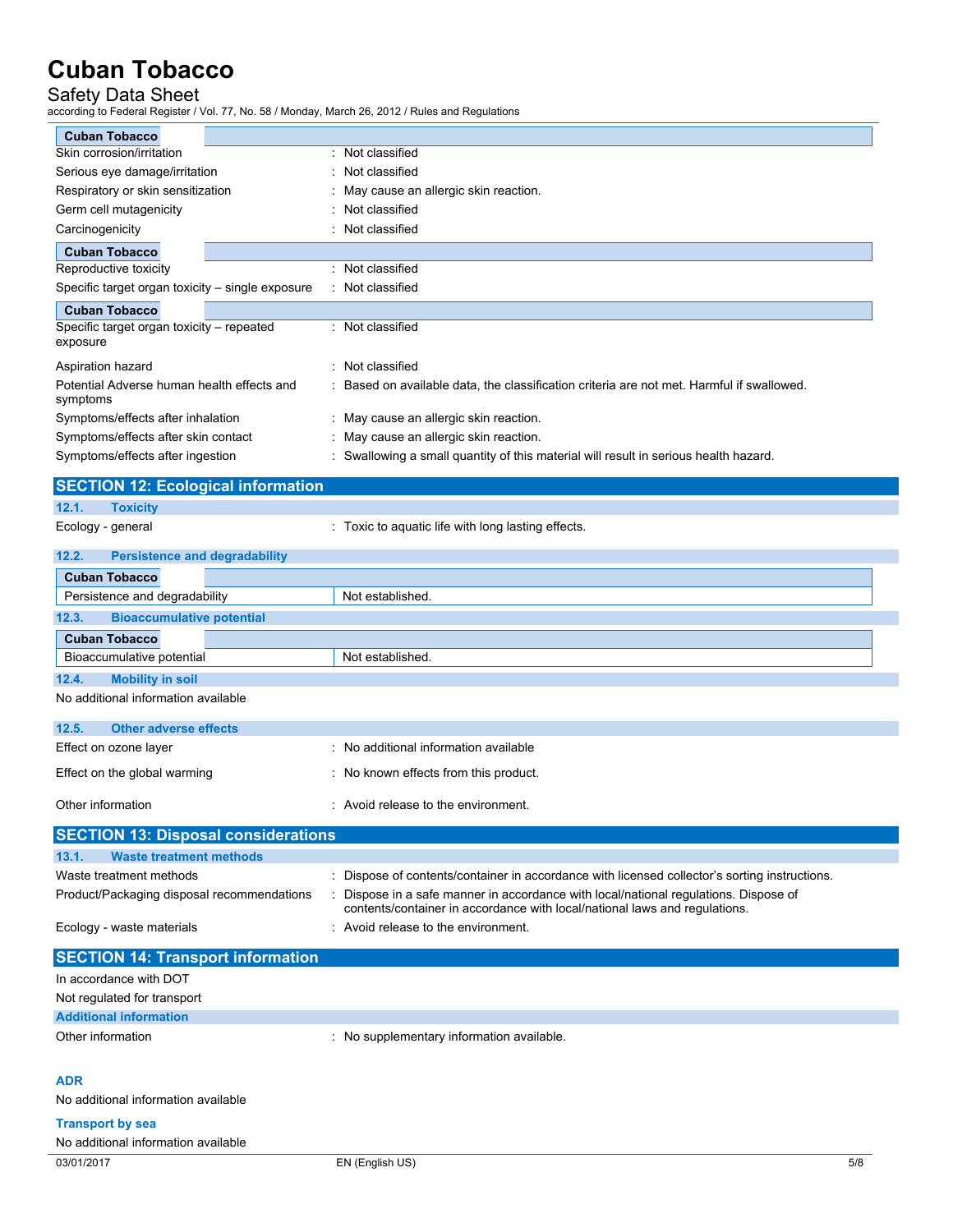## Safety Data Sheet

according to Federal Register / Vol. 77, No. 58 / Monday, March 26, 2012 / Rules and Regulations

#### **Air transport**

No additional information available

## **SECTION 15: Regulatory information**

#### **15.1. US Federal regulations**

All components of this product are listed, or excluded from listing, on the United States Environmental Protection Agency Toxic Substances Control Act (TSCA) inventory.

This product or mixture is not known to contain a toxic chemical or chemicals in excess of the applicable de minimis concentration as specified in 40 CFR §372.38 of section 313 of Title III of the Superfund Amendments and Reauthorization Act of 1986 and 40 CFR Part 372.

Methyl Eugenol CAS-No. 93-15-2 0.0000496 - 0.0002096%

#### **15.2. International regulations**

### **CANADA**

| <b>Eugenol (97-53-0)</b>                                                                       |  |  |  |
|------------------------------------------------------------------------------------------------|--|--|--|
| Listed on the Canadian DSL (Domestic Substances List)                                          |  |  |  |
| Phenylethyl alcohol (60-12-8)                                                                  |  |  |  |
| Listed on the Canadian DSL (Domestic Substances List)                                          |  |  |  |
| Cinnamaldehyde (104-55-2)                                                                      |  |  |  |
| Listed on the Canadian DSL (Domestic Substances List)                                          |  |  |  |
| Coumarin crystals (91-64-5)                                                                    |  |  |  |
| Listed on the Canadian DSL (Domestic Substances List)                                          |  |  |  |
| Anisic aldehyde (123-11-5)                                                                     |  |  |  |
| Listed on the Canadian DSL (Domestic Substances List)                                          |  |  |  |
| Uncontrolled product according to WHMIS classification criteria<br><b>WHMIS Classification</b> |  |  |  |
| Benzyl benzoate (120-51-4)                                                                     |  |  |  |
| <b>Listed an the Occasion DOL (Demantia Orthodoxical Ist)</b>                                  |  |  |  |

| Listed on the Canadian DSL (Domestic Substances List)

#### **EU-Regulations**

#### **Eugenol (97-53-0)**

Listed on the EEC inventory EINECS (European Inventory of Existing Commercial Chemical Substances)

#### **Phenylethyl alcohol (60-12-8)**

Listed on the EEC inventory EINECS (European Inventory of Existing Commercial Chemical Substances)

#### **Cinnamaldehyde (104-55-2)**

Listed on the EEC inventory EINECS (European Inventory of Existing Commercial Chemical Substances)

#### **Coumarin crystals (91-64-5)**

Listed on the EEC inventory EINECS (European Inventory of Existing Commercial Chemical Substances)

#### **Anisic aldehyde (123-11-5)**

Listed on the EEC inventory EINECS (European Inventory of Existing Commercial Chemical Substances)

#### **Benzyl benzoate (120-51-4)**

Listed on the EEC inventory EINECS (European Inventory of Existing Commercial Chemical Substances)

**Classification according to Regulation (EC) No. 1272/2008 [CLP]**

Not determined

**Classification according to Directive 67/548/EEC [DSD] or 1999/45/EC [DPD]**

#### **15.2.2. National regulations**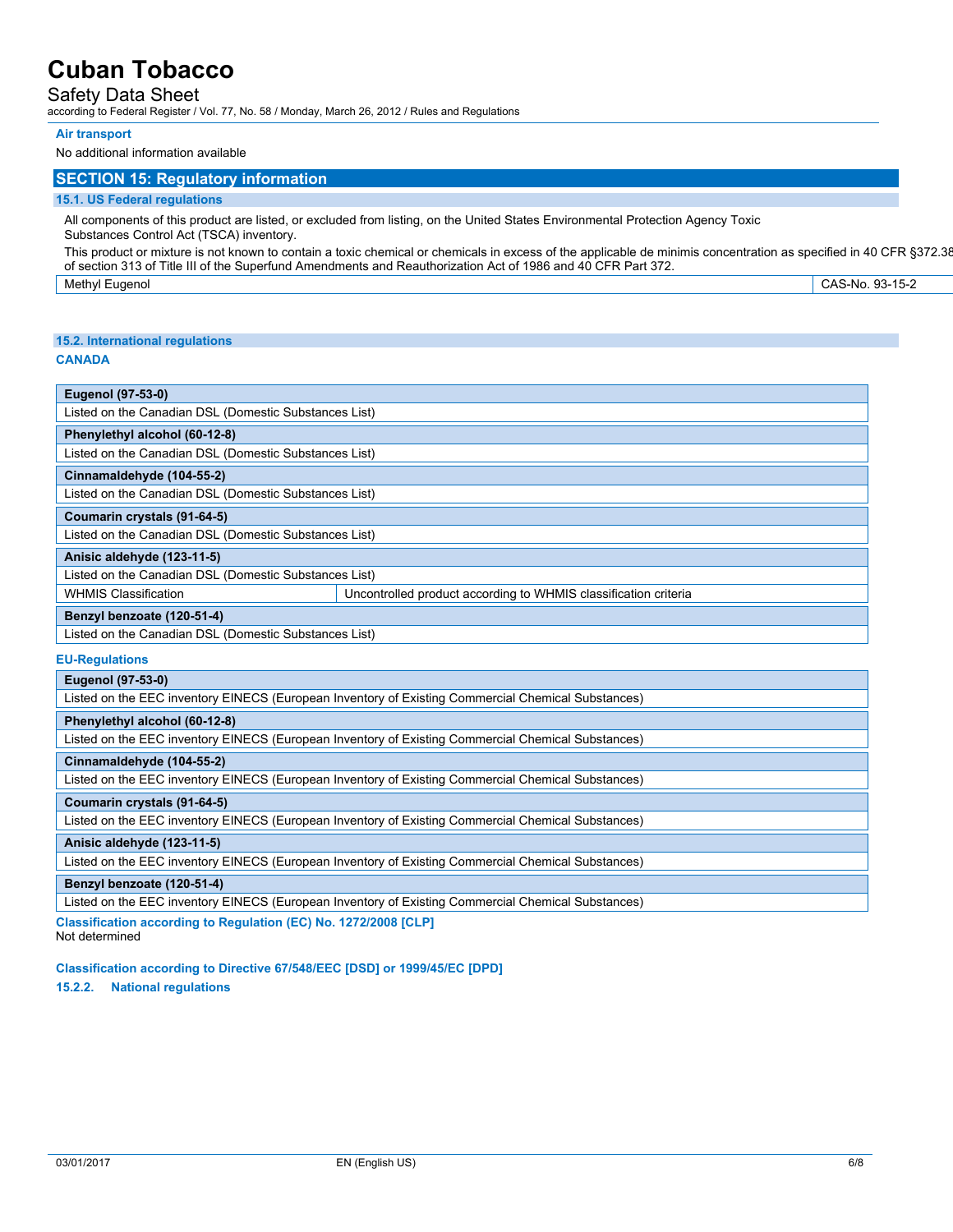## Safety Data Sheet

according to Federal Register / Vol. 77, No. 58 / Monday, March 26, 2012 / Rules and Regulations

| <b>Eugenol (97-53-0)</b><br>Listed on the AICS (Australian Inventory of Chemical Substances)<br>Listed on IECSC (Inventory of Existing Chemical Substances Produced or Imported in China)<br>Listed on the Japanese ENCS (Existing & New Chemical Substances) inventory<br>Listed on the Japanese ISHL (Industrial Safety and Health Law)<br>Listed on the Korean ECL (Existing Chemicals List)<br>Listed on NZIoC (New Zealand Inventory of Chemicals)<br>Listed on PICCS (Philippines Inventory of Chemicals and Chemical Substances)<br>Listed on INSQ (Mexican National Inventory of Chemical Substances)<br>Listed on CICR (Turkish Inventory and Control of Chemicals)<br>Listed on the TCSI (Taiwan Chemical Substance Inventory)<br>Phenylethyl alcohol (60-12-8)<br>Listed on the AICS (Australian Inventory of Chemical Substances)<br>Listed on IECSC (Inventory of Existing Chemical Substances Produced or Imported in China)<br>Listed on the Japanese ENCS (Existing & New Chemical Substances) inventory<br>Listed on the Korean ECL (Existing Chemicals List)<br>Listed on NZIoC (New Zealand Inventory of Chemicals)<br>Listed on PICCS (Philippines Inventory of Chemicals and Chemical Substances)<br>Listed on the Canadian IDL (Ingredient Disclosure List)<br>Listed on INSQ (Mexican National Inventory of Chemical Substances)<br>Listed on CICR (Turkish Inventory and Control of Chemicals)<br>Listed on the TCSI (Taiwan Chemical Substance Inventory)<br>Cinnamaldehyde (104-55-2)<br>Listed on the AICS (Australian Inventory of Chemical Substances)<br>Listed on IECSC (Inventory of Existing Chemical Substances Produced or Imported in China)<br>Listed on the Japanese ENCS (Existing & New Chemical Substances) inventory<br>Listed on the Korean ECL (Existing Chemicals List)<br>Listed on NZIoC (New Zealand Inventory of Chemicals)<br>Listed on PICCS (Philippines Inventory of Chemicals and Chemical Substances)<br>Listed on the Canadian IDL (Ingredient Disclosure List)<br>Listed on INSQ (Mexican National Inventory of Chemical Substances)<br>Listed on the TCSI (Taiwan Chemical Substance Inventory)<br>Coumarin crystals (91-64-5)<br>Listed on the AICS (Australian Inventory of Chemical Substances)<br>Listed on IECSC (Inventory of Existing Chemical Substances Produced or Imported in China)<br>Listed on the Japanese ENCS (Existing & New Chemical Substances) inventory<br>Listed on the Korean ECL (Existing Chemicals List)<br>Listed on NZIoC (New Zealand Inventory of Chemicals)<br>Listed on PICCS (Philippines Inventory of Chemicals and Chemical Substances)<br>Listed on INSQ (Mexican National Inventory of Chemical Substances)<br>Listed on CICR (Turkish Inventory and Control of Chemicals)<br>Listed on the TCSI (Taiwan Chemical Substance Inventory)<br>Anisic aldehyde (123-11-5)<br>Listed on the AICS (Australian Inventory of Chemical Substances)<br>Listed on IECSC (Inventory of Existing Chemical Substances Produced or Imported in China)<br>Listed on the Japanese ENCS (Existing & New Chemical Substances) inventory<br>Listed on the Korean ECL (Existing Chemicals List)<br>Listed on NZIoC (New Zealand Inventory of Chemicals)<br>Listed on PICCS (Philippines Inventory of Chemicals and Chemical Substances)<br>Listed on the Canadian IDL (Ingredient Disclosure List)<br>Listed on INSQ (Mexican National Inventory of Chemical Substances)<br>Listed on CICR (Turkish Inventory and Control of Chemicals)<br>Listed on the TCSI (Taiwan Chemical Substance Inventory)<br>Benzyl benzoate (120-51-4)<br>Listed on the AICS (Australian Inventory of Chemical Substances)<br>Listed on IECSC (Inventory of Existing Chemical Substances Produced or Imported in China)<br>Listed on the Japanese ENCS (Existing & New Chemical Substances) inventory<br>Listed on the Japanese ISHL (Industrial Safety and Health Law)<br>Listed on the Korean ECL (Existing Chemicals List)<br>Listed on NZIoC (New Zealand Inventory of Chemicals)<br>Listed on PICCS (Philippines Inventory of Chemicals and Chemical Substances)<br>Listed on INSQ (Mexican National Inventory of Chemical Substances)<br>Listed on CICR (Turkish Inventory and Control of Chemicals)<br>Listed on the TCSI (Taiwan Chemical Substance Inventory) |  |
|-----------------------------------------------------------------------------------------------------------------------------------------------------------------------------------------------------------------------------------------------------------------------------------------------------------------------------------------------------------------------------------------------------------------------------------------------------------------------------------------------------------------------------------------------------------------------------------------------------------------------------------------------------------------------------------------------------------------------------------------------------------------------------------------------------------------------------------------------------------------------------------------------------------------------------------------------------------------------------------------------------------------------------------------------------------------------------------------------------------------------------------------------------------------------------------------------------------------------------------------------------------------------------------------------------------------------------------------------------------------------------------------------------------------------------------------------------------------------------------------------------------------------------------------------------------------------------------------------------------------------------------------------------------------------------------------------------------------------------------------------------------------------------------------------------------------------------------------------------------------------------------------------------------------------------------------------------------------------------------------------------------------------------------------------------------------------------------------------------------------------------------------------------------------------------------------------------------------------------------------------------------------------------------------------------------------------------------------------------------------------------------------------------------------------------------------------------------------------------------------------------------------------------------------------------------------------------------------------------------------------------------------------------------------------------------------------------------------------------------------------------------------------------------------------------------------------------------------------------------------------------------------------------------------------------------------------------------------------------------------------------------------------------------------------------------------------------------------------------------------------------------------------------------------------------------------------------------------------------------------------------------------------------------------------------------------------------------------------------------------------------------------------------------------------------------------------------------------------------------------------------------------------------------------------------------------------------------------------------------------------------------------------------------------------------------------------------------------------------------------------------------------------------------------------------------------------------------------------------------------------------------------------------------------------------------------------------------------------------------------------------------------------------------------------------------------------------------------------------------------------------------------------------------------------------------------------------------------------------------------------------------------------------------------------------------------------------|--|
| 15.3. US State regulations                                                                                                                                                                                                                                                                                                                                                                                                                                                                                                                                                                                                                                                                                                                                                                                                                                                                                                                                                                                                                                                                                                                                                                                                                                                                                                                                                                                                                                                                                                                                                                                                                                                                                                                                                                                                                                                                                                                                                                                                                                                                                                                                                                                                                                                                                                                                                                                                                                                                                                                                                                                                                                                                                                                                                                                                                                                                                                                                                                                                                                                                                                                                                                                                                                                                                                                                                                                                                                                                                                                                                                                                                                                                                                                                                                                                                                                                                                                                                                                                                                                                                                                                                                                                                                                                                                  |  |
|                                                                                                                                                                                                                                                                                                                                                                                                                                                                                                                                                                                                                                                                                                                                                                                                                                                                                                                                                                                                                                                                                                                                                                                                                                                                                                                                                                                                                                                                                                                                                                                                                                                                                                                                                                                                                                                                                                                                                                                                                                                                                                                                                                                                                                                                                                                                                                                                                                                                                                                                                                                                                                                                                                                                                                                                                                                                                                                                                                                                                                                                                                                                                                                                                                                                                                                                                                                                                                                                                                                                                                                                                                                                                                                                                                                                                                                                                                                                                                                                                                                                                                                                                                                                                                                                                                                             |  |
|                                                                                                                                                                                                                                                                                                                                                                                                                                                                                                                                                                                                                                                                                                                                                                                                                                                                                                                                                                                                                                                                                                                                                                                                                                                                                                                                                                                                                                                                                                                                                                                                                                                                                                                                                                                                                                                                                                                                                                                                                                                                                                                                                                                                                                                                                                                                                                                                                                                                                                                                                                                                                                                                                                                                                                                                                                                                                                                                                                                                                                                                                                                                                                                                                                                                                                                                                                                                                                                                                                                                                                                                                                                                                                                                                                                                                                                                                                                                                                                                                                                                                                                                                                                                                                                                                                                             |  |
|                                                                                                                                                                                                                                                                                                                                                                                                                                                                                                                                                                                                                                                                                                                                                                                                                                                                                                                                                                                                                                                                                                                                                                                                                                                                                                                                                                                                                                                                                                                                                                                                                                                                                                                                                                                                                                                                                                                                                                                                                                                                                                                                                                                                                                                                                                                                                                                                                                                                                                                                                                                                                                                                                                                                                                                                                                                                                                                                                                                                                                                                                                                                                                                                                                                                                                                                                                                                                                                                                                                                                                                                                                                                                                                                                                                                                                                                                                                                                                                                                                                                                                                                                                                                                                                                                                                             |  |
|                                                                                                                                                                                                                                                                                                                                                                                                                                                                                                                                                                                                                                                                                                                                                                                                                                                                                                                                                                                                                                                                                                                                                                                                                                                                                                                                                                                                                                                                                                                                                                                                                                                                                                                                                                                                                                                                                                                                                                                                                                                                                                                                                                                                                                                                                                                                                                                                                                                                                                                                                                                                                                                                                                                                                                                                                                                                                                                                                                                                                                                                                                                                                                                                                                                                                                                                                                                                                                                                                                                                                                                                                                                                                                                                                                                                                                                                                                                                                                                                                                                                                                                                                                                                                                                                                                                             |  |
|                                                                                                                                                                                                                                                                                                                                                                                                                                                                                                                                                                                                                                                                                                                                                                                                                                                                                                                                                                                                                                                                                                                                                                                                                                                                                                                                                                                                                                                                                                                                                                                                                                                                                                                                                                                                                                                                                                                                                                                                                                                                                                                                                                                                                                                                                                                                                                                                                                                                                                                                                                                                                                                                                                                                                                                                                                                                                                                                                                                                                                                                                                                                                                                                                                                                                                                                                                                                                                                                                                                                                                                                                                                                                                                                                                                                                                                                                                                                                                                                                                                                                                                                                                                                                                                                                                                             |  |
|                                                                                                                                                                                                                                                                                                                                                                                                                                                                                                                                                                                                                                                                                                                                                                                                                                                                                                                                                                                                                                                                                                                                                                                                                                                                                                                                                                                                                                                                                                                                                                                                                                                                                                                                                                                                                                                                                                                                                                                                                                                                                                                                                                                                                                                                                                                                                                                                                                                                                                                                                                                                                                                                                                                                                                                                                                                                                                                                                                                                                                                                                                                                                                                                                                                                                                                                                                                                                                                                                                                                                                                                                                                                                                                                                                                                                                                                                                                                                                                                                                                                                                                                                                                                                                                                                                                             |  |
|                                                                                                                                                                                                                                                                                                                                                                                                                                                                                                                                                                                                                                                                                                                                                                                                                                                                                                                                                                                                                                                                                                                                                                                                                                                                                                                                                                                                                                                                                                                                                                                                                                                                                                                                                                                                                                                                                                                                                                                                                                                                                                                                                                                                                                                                                                                                                                                                                                                                                                                                                                                                                                                                                                                                                                                                                                                                                                                                                                                                                                                                                                                                                                                                                                                                                                                                                                                                                                                                                                                                                                                                                                                                                                                                                                                                                                                                                                                                                                                                                                                                                                                                                                                                                                                                                                                             |  |
|                                                                                                                                                                                                                                                                                                                                                                                                                                                                                                                                                                                                                                                                                                                                                                                                                                                                                                                                                                                                                                                                                                                                                                                                                                                                                                                                                                                                                                                                                                                                                                                                                                                                                                                                                                                                                                                                                                                                                                                                                                                                                                                                                                                                                                                                                                                                                                                                                                                                                                                                                                                                                                                                                                                                                                                                                                                                                                                                                                                                                                                                                                                                                                                                                                                                                                                                                                                                                                                                                                                                                                                                                                                                                                                                                                                                                                                                                                                                                                                                                                                                                                                                                                                                                                                                                                                             |  |
|                                                                                                                                                                                                                                                                                                                                                                                                                                                                                                                                                                                                                                                                                                                                                                                                                                                                                                                                                                                                                                                                                                                                                                                                                                                                                                                                                                                                                                                                                                                                                                                                                                                                                                                                                                                                                                                                                                                                                                                                                                                                                                                                                                                                                                                                                                                                                                                                                                                                                                                                                                                                                                                                                                                                                                                                                                                                                                                                                                                                                                                                                                                                                                                                                                                                                                                                                                                                                                                                                                                                                                                                                                                                                                                                                                                                                                                                                                                                                                                                                                                                                                                                                                                                                                                                                                                             |  |
|                                                                                                                                                                                                                                                                                                                                                                                                                                                                                                                                                                                                                                                                                                                                                                                                                                                                                                                                                                                                                                                                                                                                                                                                                                                                                                                                                                                                                                                                                                                                                                                                                                                                                                                                                                                                                                                                                                                                                                                                                                                                                                                                                                                                                                                                                                                                                                                                                                                                                                                                                                                                                                                                                                                                                                                                                                                                                                                                                                                                                                                                                                                                                                                                                                                                                                                                                                                                                                                                                                                                                                                                                                                                                                                                                                                                                                                                                                                                                                                                                                                                                                                                                                                                                                                                                                                             |  |
|                                                                                                                                                                                                                                                                                                                                                                                                                                                                                                                                                                                                                                                                                                                                                                                                                                                                                                                                                                                                                                                                                                                                                                                                                                                                                                                                                                                                                                                                                                                                                                                                                                                                                                                                                                                                                                                                                                                                                                                                                                                                                                                                                                                                                                                                                                                                                                                                                                                                                                                                                                                                                                                                                                                                                                                                                                                                                                                                                                                                                                                                                                                                                                                                                                                                                                                                                                                                                                                                                                                                                                                                                                                                                                                                                                                                                                                                                                                                                                                                                                                                                                                                                                                                                                                                                                                             |  |
|                                                                                                                                                                                                                                                                                                                                                                                                                                                                                                                                                                                                                                                                                                                                                                                                                                                                                                                                                                                                                                                                                                                                                                                                                                                                                                                                                                                                                                                                                                                                                                                                                                                                                                                                                                                                                                                                                                                                                                                                                                                                                                                                                                                                                                                                                                                                                                                                                                                                                                                                                                                                                                                                                                                                                                                                                                                                                                                                                                                                                                                                                                                                                                                                                                                                                                                                                                                                                                                                                                                                                                                                                                                                                                                                                                                                                                                                                                                                                                                                                                                                                                                                                                                                                                                                                                                             |  |
|                                                                                                                                                                                                                                                                                                                                                                                                                                                                                                                                                                                                                                                                                                                                                                                                                                                                                                                                                                                                                                                                                                                                                                                                                                                                                                                                                                                                                                                                                                                                                                                                                                                                                                                                                                                                                                                                                                                                                                                                                                                                                                                                                                                                                                                                                                                                                                                                                                                                                                                                                                                                                                                                                                                                                                                                                                                                                                                                                                                                                                                                                                                                                                                                                                                                                                                                                                                                                                                                                                                                                                                                                                                                                                                                                                                                                                                                                                                                                                                                                                                                                                                                                                                                                                                                                                                             |  |
|                                                                                                                                                                                                                                                                                                                                                                                                                                                                                                                                                                                                                                                                                                                                                                                                                                                                                                                                                                                                                                                                                                                                                                                                                                                                                                                                                                                                                                                                                                                                                                                                                                                                                                                                                                                                                                                                                                                                                                                                                                                                                                                                                                                                                                                                                                                                                                                                                                                                                                                                                                                                                                                                                                                                                                                                                                                                                                                                                                                                                                                                                                                                                                                                                                                                                                                                                                                                                                                                                                                                                                                                                                                                                                                                                                                                                                                                                                                                                                                                                                                                                                                                                                                                                                                                                                                             |  |
|                                                                                                                                                                                                                                                                                                                                                                                                                                                                                                                                                                                                                                                                                                                                                                                                                                                                                                                                                                                                                                                                                                                                                                                                                                                                                                                                                                                                                                                                                                                                                                                                                                                                                                                                                                                                                                                                                                                                                                                                                                                                                                                                                                                                                                                                                                                                                                                                                                                                                                                                                                                                                                                                                                                                                                                                                                                                                                                                                                                                                                                                                                                                                                                                                                                                                                                                                                                                                                                                                                                                                                                                                                                                                                                                                                                                                                                                                                                                                                                                                                                                                                                                                                                                                                                                                                                             |  |
|                                                                                                                                                                                                                                                                                                                                                                                                                                                                                                                                                                                                                                                                                                                                                                                                                                                                                                                                                                                                                                                                                                                                                                                                                                                                                                                                                                                                                                                                                                                                                                                                                                                                                                                                                                                                                                                                                                                                                                                                                                                                                                                                                                                                                                                                                                                                                                                                                                                                                                                                                                                                                                                                                                                                                                                                                                                                                                                                                                                                                                                                                                                                                                                                                                                                                                                                                                                                                                                                                                                                                                                                                                                                                                                                                                                                                                                                                                                                                                                                                                                                                                                                                                                                                                                                                                                             |  |
|                                                                                                                                                                                                                                                                                                                                                                                                                                                                                                                                                                                                                                                                                                                                                                                                                                                                                                                                                                                                                                                                                                                                                                                                                                                                                                                                                                                                                                                                                                                                                                                                                                                                                                                                                                                                                                                                                                                                                                                                                                                                                                                                                                                                                                                                                                                                                                                                                                                                                                                                                                                                                                                                                                                                                                                                                                                                                                                                                                                                                                                                                                                                                                                                                                                                                                                                                                                                                                                                                                                                                                                                                                                                                                                                                                                                                                                                                                                                                                                                                                                                                                                                                                                                                                                                                                                             |  |
|                                                                                                                                                                                                                                                                                                                                                                                                                                                                                                                                                                                                                                                                                                                                                                                                                                                                                                                                                                                                                                                                                                                                                                                                                                                                                                                                                                                                                                                                                                                                                                                                                                                                                                                                                                                                                                                                                                                                                                                                                                                                                                                                                                                                                                                                                                                                                                                                                                                                                                                                                                                                                                                                                                                                                                                                                                                                                                                                                                                                                                                                                                                                                                                                                                                                                                                                                                                                                                                                                                                                                                                                                                                                                                                                                                                                                                                                                                                                                                                                                                                                                                                                                                                                                                                                                                                             |  |
|                                                                                                                                                                                                                                                                                                                                                                                                                                                                                                                                                                                                                                                                                                                                                                                                                                                                                                                                                                                                                                                                                                                                                                                                                                                                                                                                                                                                                                                                                                                                                                                                                                                                                                                                                                                                                                                                                                                                                                                                                                                                                                                                                                                                                                                                                                                                                                                                                                                                                                                                                                                                                                                                                                                                                                                                                                                                                                                                                                                                                                                                                                                                                                                                                                                                                                                                                                                                                                                                                                                                                                                                                                                                                                                                                                                                                                                                                                                                                                                                                                                                                                                                                                                                                                                                                                                             |  |
|                                                                                                                                                                                                                                                                                                                                                                                                                                                                                                                                                                                                                                                                                                                                                                                                                                                                                                                                                                                                                                                                                                                                                                                                                                                                                                                                                                                                                                                                                                                                                                                                                                                                                                                                                                                                                                                                                                                                                                                                                                                                                                                                                                                                                                                                                                                                                                                                                                                                                                                                                                                                                                                                                                                                                                                                                                                                                                                                                                                                                                                                                                                                                                                                                                                                                                                                                                                                                                                                                                                                                                                                                                                                                                                                                                                                                                                                                                                                                                                                                                                                                                                                                                                                                                                                                                                             |  |
|                                                                                                                                                                                                                                                                                                                                                                                                                                                                                                                                                                                                                                                                                                                                                                                                                                                                                                                                                                                                                                                                                                                                                                                                                                                                                                                                                                                                                                                                                                                                                                                                                                                                                                                                                                                                                                                                                                                                                                                                                                                                                                                                                                                                                                                                                                                                                                                                                                                                                                                                                                                                                                                                                                                                                                                                                                                                                                                                                                                                                                                                                                                                                                                                                                                                                                                                                                                                                                                                                                                                                                                                                                                                                                                                                                                                                                                                                                                                                                                                                                                                                                                                                                                                                                                                                                                             |  |
|                                                                                                                                                                                                                                                                                                                                                                                                                                                                                                                                                                                                                                                                                                                                                                                                                                                                                                                                                                                                                                                                                                                                                                                                                                                                                                                                                                                                                                                                                                                                                                                                                                                                                                                                                                                                                                                                                                                                                                                                                                                                                                                                                                                                                                                                                                                                                                                                                                                                                                                                                                                                                                                                                                                                                                                                                                                                                                                                                                                                                                                                                                                                                                                                                                                                                                                                                                                                                                                                                                                                                                                                                                                                                                                                                                                                                                                                                                                                                                                                                                                                                                                                                                                                                                                                                                                             |  |
|                                                                                                                                                                                                                                                                                                                                                                                                                                                                                                                                                                                                                                                                                                                                                                                                                                                                                                                                                                                                                                                                                                                                                                                                                                                                                                                                                                                                                                                                                                                                                                                                                                                                                                                                                                                                                                                                                                                                                                                                                                                                                                                                                                                                                                                                                                                                                                                                                                                                                                                                                                                                                                                                                                                                                                                                                                                                                                                                                                                                                                                                                                                                                                                                                                                                                                                                                                                                                                                                                                                                                                                                                                                                                                                                                                                                                                                                                                                                                                                                                                                                                                                                                                                                                                                                                                                             |  |
|                                                                                                                                                                                                                                                                                                                                                                                                                                                                                                                                                                                                                                                                                                                                                                                                                                                                                                                                                                                                                                                                                                                                                                                                                                                                                                                                                                                                                                                                                                                                                                                                                                                                                                                                                                                                                                                                                                                                                                                                                                                                                                                                                                                                                                                                                                                                                                                                                                                                                                                                                                                                                                                                                                                                                                                                                                                                                                                                                                                                                                                                                                                                                                                                                                                                                                                                                                                                                                                                                                                                                                                                                                                                                                                                                                                                                                                                                                                                                                                                                                                                                                                                                                                                                                                                                                                             |  |
|                                                                                                                                                                                                                                                                                                                                                                                                                                                                                                                                                                                                                                                                                                                                                                                                                                                                                                                                                                                                                                                                                                                                                                                                                                                                                                                                                                                                                                                                                                                                                                                                                                                                                                                                                                                                                                                                                                                                                                                                                                                                                                                                                                                                                                                                                                                                                                                                                                                                                                                                                                                                                                                                                                                                                                                                                                                                                                                                                                                                                                                                                                                                                                                                                                                                                                                                                                                                                                                                                                                                                                                                                                                                                                                                                                                                                                                                                                                                                                                                                                                                                                                                                                                                                                                                                                                             |  |
|                                                                                                                                                                                                                                                                                                                                                                                                                                                                                                                                                                                                                                                                                                                                                                                                                                                                                                                                                                                                                                                                                                                                                                                                                                                                                                                                                                                                                                                                                                                                                                                                                                                                                                                                                                                                                                                                                                                                                                                                                                                                                                                                                                                                                                                                                                                                                                                                                                                                                                                                                                                                                                                                                                                                                                                                                                                                                                                                                                                                                                                                                                                                                                                                                                                                                                                                                                                                                                                                                                                                                                                                                                                                                                                                                                                                                                                                                                                                                                                                                                                                                                                                                                                                                                                                                                                             |  |
|                                                                                                                                                                                                                                                                                                                                                                                                                                                                                                                                                                                                                                                                                                                                                                                                                                                                                                                                                                                                                                                                                                                                                                                                                                                                                                                                                                                                                                                                                                                                                                                                                                                                                                                                                                                                                                                                                                                                                                                                                                                                                                                                                                                                                                                                                                                                                                                                                                                                                                                                                                                                                                                                                                                                                                                                                                                                                                                                                                                                                                                                                                                                                                                                                                                                                                                                                                                                                                                                                                                                                                                                                                                                                                                                                                                                                                                                                                                                                                                                                                                                                                                                                                                                                                                                                                                             |  |
|                                                                                                                                                                                                                                                                                                                                                                                                                                                                                                                                                                                                                                                                                                                                                                                                                                                                                                                                                                                                                                                                                                                                                                                                                                                                                                                                                                                                                                                                                                                                                                                                                                                                                                                                                                                                                                                                                                                                                                                                                                                                                                                                                                                                                                                                                                                                                                                                                                                                                                                                                                                                                                                                                                                                                                                                                                                                                                                                                                                                                                                                                                                                                                                                                                                                                                                                                                                                                                                                                                                                                                                                                                                                                                                                                                                                                                                                                                                                                                                                                                                                                                                                                                                                                                                                                                                             |  |
|                                                                                                                                                                                                                                                                                                                                                                                                                                                                                                                                                                                                                                                                                                                                                                                                                                                                                                                                                                                                                                                                                                                                                                                                                                                                                                                                                                                                                                                                                                                                                                                                                                                                                                                                                                                                                                                                                                                                                                                                                                                                                                                                                                                                                                                                                                                                                                                                                                                                                                                                                                                                                                                                                                                                                                                                                                                                                                                                                                                                                                                                                                                                                                                                                                                                                                                                                                                                                                                                                                                                                                                                                                                                                                                                                                                                                                                                                                                                                                                                                                                                                                                                                                                                                                                                                                                             |  |
|                                                                                                                                                                                                                                                                                                                                                                                                                                                                                                                                                                                                                                                                                                                                                                                                                                                                                                                                                                                                                                                                                                                                                                                                                                                                                                                                                                                                                                                                                                                                                                                                                                                                                                                                                                                                                                                                                                                                                                                                                                                                                                                                                                                                                                                                                                                                                                                                                                                                                                                                                                                                                                                                                                                                                                                                                                                                                                                                                                                                                                                                                                                                                                                                                                                                                                                                                                                                                                                                                                                                                                                                                                                                                                                                                                                                                                                                                                                                                                                                                                                                                                                                                                                                                                                                                                                             |  |
|                                                                                                                                                                                                                                                                                                                                                                                                                                                                                                                                                                                                                                                                                                                                                                                                                                                                                                                                                                                                                                                                                                                                                                                                                                                                                                                                                                                                                                                                                                                                                                                                                                                                                                                                                                                                                                                                                                                                                                                                                                                                                                                                                                                                                                                                                                                                                                                                                                                                                                                                                                                                                                                                                                                                                                                                                                                                                                                                                                                                                                                                                                                                                                                                                                                                                                                                                                                                                                                                                                                                                                                                                                                                                                                                                                                                                                                                                                                                                                                                                                                                                                                                                                                                                                                                                                                             |  |
|                                                                                                                                                                                                                                                                                                                                                                                                                                                                                                                                                                                                                                                                                                                                                                                                                                                                                                                                                                                                                                                                                                                                                                                                                                                                                                                                                                                                                                                                                                                                                                                                                                                                                                                                                                                                                                                                                                                                                                                                                                                                                                                                                                                                                                                                                                                                                                                                                                                                                                                                                                                                                                                                                                                                                                                                                                                                                                                                                                                                                                                                                                                                                                                                                                                                                                                                                                                                                                                                                                                                                                                                                                                                                                                                                                                                                                                                                                                                                                                                                                                                                                                                                                                                                                                                                                                             |  |
|                                                                                                                                                                                                                                                                                                                                                                                                                                                                                                                                                                                                                                                                                                                                                                                                                                                                                                                                                                                                                                                                                                                                                                                                                                                                                                                                                                                                                                                                                                                                                                                                                                                                                                                                                                                                                                                                                                                                                                                                                                                                                                                                                                                                                                                                                                                                                                                                                                                                                                                                                                                                                                                                                                                                                                                                                                                                                                                                                                                                                                                                                                                                                                                                                                                                                                                                                                                                                                                                                                                                                                                                                                                                                                                                                                                                                                                                                                                                                                                                                                                                                                                                                                                                                                                                                                                             |  |
|                                                                                                                                                                                                                                                                                                                                                                                                                                                                                                                                                                                                                                                                                                                                                                                                                                                                                                                                                                                                                                                                                                                                                                                                                                                                                                                                                                                                                                                                                                                                                                                                                                                                                                                                                                                                                                                                                                                                                                                                                                                                                                                                                                                                                                                                                                                                                                                                                                                                                                                                                                                                                                                                                                                                                                                                                                                                                                                                                                                                                                                                                                                                                                                                                                                                                                                                                                                                                                                                                                                                                                                                                                                                                                                                                                                                                                                                                                                                                                                                                                                                                                                                                                                                                                                                                                                             |  |
|                                                                                                                                                                                                                                                                                                                                                                                                                                                                                                                                                                                                                                                                                                                                                                                                                                                                                                                                                                                                                                                                                                                                                                                                                                                                                                                                                                                                                                                                                                                                                                                                                                                                                                                                                                                                                                                                                                                                                                                                                                                                                                                                                                                                                                                                                                                                                                                                                                                                                                                                                                                                                                                                                                                                                                                                                                                                                                                                                                                                                                                                                                                                                                                                                                                                                                                                                                                                                                                                                                                                                                                                                                                                                                                                                                                                                                                                                                                                                                                                                                                                                                                                                                                                                                                                                                                             |  |
|                                                                                                                                                                                                                                                                                                                                                                                                                                                                                                                                                                                                                                                                                                                                                                                                                                                                                                                                                                                                                                                                                                                                                                                                                                                                                                                                                                                                                                                                                                                                                                                                                                                                                                                                                                                                                                                                                                                                                                                                                                                                                                                                                                                                                                                                                                                                                                                                                                                                                                                                                                                                                                                                                                                                                                                                                                                                                                                                                                                                                                                                                                                                                                                                                                                                                                                                                                                                                                                                                                                                                                                                                                                                                                                                                                                                                                                                                                                                                                                                                                                                                                                                                                                                                                                                                                                             |  |
|                                                                                                                                                                                                                                                                                                                                                                                                                                                                                                                                                                                                                                                                                                                                                                                                                                                                                                                                                                                                                                                                                                                                                                                                                                                                                                                                                                                                                                                                                                                                                                                                                                                                                                                                                                                                                                                                                                                                                                                                                                                                                                                                                                                                                                                                                                                                                                                                                                                                                                                                                                                                                                                                                                                                                                                                                                                                                                                                                                                                                                                                                                                                                                                                                                                                                                                                                                                                                                                                                                                                                                                                                                                                                                                                                                                                                                                                                                                                                                                                                                                                                                                                                                                                                                                                                                                             |  |
|                                                                                                                                                                                                                                                                                                                                                                                                                                                                                                                                                                                                                                                                                                                                                                                                                                                                                                                                                                                                                                                                                                                                                                                                                                                                                                                                                                                                                                                                                                                                                                                                                                                                                                                                                                                                                                                                                                                                                                                                                                                                                                                                                                                                                                                                                                                                                                                                                                                                                                                                                                                                                                                                                                                                                                                                                                                                                                                                                                                                                                                                                                                                                                                                                                                                                                                                                                                                                                                                                                                                                                                                                                                                                                                                                                                                                                                                                                                                                                                                                                                                                                                                                                                                                                                                                                                             |  |
|                                                                                                                                                                                                                                                                                                                                                                                                                                                                                                                                                                                                                                                                                                                                                                                                                                                                                                                                                                                                                                                                                                                                                                                                                                                                                                                                                                                                                                                                                                                                                                                                                                                                                                                                                                                                                                                                                                                                                                                                                                                                                                                                                                                                                                                                                                                                                                                                                                                                                                                                                                                                                                                                                                                                                                                                                                                                                                                                                                                                                                                                                                                                                                                                                                                                                                                                                                                                                                                                                                                                                                                                                                                                                                                                                                                                                                                                                                                                                                                                                                                                                                                                                                                                                                                                                                                             |  |
|                                                                                                                                                                                                                                                                                                                                                                                                                                                                                                                                                                                                                                                                                                                                                                                                                                                                                                                                                                                                                                                                                                                                                                                                                                                                                                                                                                                                                                                                                                                                                                                                                                                                                                                                                                                                                                                                                                                                                                                                                                                                                                                                                                                                                                                                                                                                                                                                                                                                                                                                                                                                                                                                                                                                                                                                                                                                                                                                                                                                                                                                                                                                                                                                                                                                                                                                                                                                                                                                                                                                                                                                                                                                                                                                                                                                                                                                                                                                                                                                                                                                                                                                                                                                                                                                                                                             |  |
|                                                                                                                                                                                                                                                                                                                                                                                                                                                                                                                                                                                                                                                                                                                                                                                                                                                                                                                                                                                                                                                                                                                                                                                                                                                                                                                                                                                                                                                                                                                                                                                                                                                                                                                                                                                                                                                                                                                                                                                                                                                                                                                                                                                                                                                                                                                                                                                                                                                                                                                                                                                                                                                                                                                                                                                                                                                                                                                                                                                                                                                                                                                                                                                                                                                                                                                                                                                                                                                                                                                                                                                                                                                                                                                                                                                                                                                                                                                                                                                                                                                                                                                                                                                                                                                                                                                             |  |
|                                                                                                                                                                                                                                                                                                                                                                                                                                                                                                                                                                                                                                                                                                                                                                                                                                                                                                                                                                                                                                                                                                                                                                                                                                                                                                                                                                                                                                                                                                                                                                                                                                                                                                                                                                                                                                                                                                                                                                                                                                                                                                                                                                                                                                                                                                                                                                                                                                                                                                                                                                                                                                                                                                                                                                                                                                                                                                                                                                                                                                                                                                                                                                                                                                                                                                                                                                                                                                                                                                                                                                                                                                                                                                                                                                                                                                                                                                                                                                                                                                                                                                                                                                                                                                                                                                                             |  |
|                                                                                                                                                                                                                                                                                                                                                                                                                                                                                                                                                                                                                                                                                                                                                                                                                                                                                                                                                                                                                                                                                                                                                                                                                                                                                                                                                                                                                                                                                                                                                                                                                                                                                                                                                                                                                                                                                                                                                                                                                                                                                                                                                                                                                                                                                                                                                                                                                                                                                                                                                                                                                                                                                                                                                                                                                                                                                                                                                                                                                                                                                                                                                                                                                                                                                                                                                                                                                                                                                                                                                                                                                                                                                                                                                                                                                                                                                                                                                                                                                                                                                                                                                                                                                                                                                                                             |  |
|                                                                                                                                                                                                                                                                                                                                                                                                                                                                                                                                                                                                                                                                                                                                                                                                                                                                                                                                                                                                                                                                                                                                                                                                                                                                                                                                                                                                                                                                                                                                                                                                                                                                                                                                                                                                                                                                                                                                                                                                                                                                                                                                                                                                                                                                                                                                                                                                                                                                                                                                                                                                                                                                                                                                                                                                                                                                                                                                                                                                                                                                                                                                                                                                                                                                                                                                                                                                                                                                                                                                                                                                                                                                                                                                                                                                                                                                                                                                                                                                                                                                                                                                                                                                                                                                                                                             |  |
|                                                                                                                                                                                                                                                                                                                                                                                                                                                                                                                                                                                                                                                                                                                                                                                                                                                                                                                                                                                                                                                                                                                                                                                                                                                                                                                                                                                                                                                                                                                                                                                                                                                                                                                                                                                                                                                                                                                                                                                                                                                                                                                                                                                                                                                                                                                                                                                                                                                                                                                                                                                                                                                                                                                                                                                                                                                                                                                                                                                                                                                                                                                                                                                                                                                                                                                                                                                                                                                                                                                                                                                                                                                                                                                                                                                                                                                                                                                                                                                                                                                                                                                                                                                                                                                                                                                             |  |
|                                                                                                                                                                                                                                                                                                                                                                                                                                                                                                                                                                                                                                                                                                                                                                                                                                                                                                                                                                                                                                                                                                                                                                                                                                                                                                                                                                                                                                                                                                                                                                                                                                                                                                                                                                                                                                                                                                                                                                                                                                                                                                                                                                                                                                                                                                                                                                                                                                                                                                                                                                                                                                                                                                                                                                                                                                                                                                                                                                                                                                                                                                                                                                                                                                                                                                                                                                                                                                                                                                                                                                                                                                                                                                                                                                                                                                                                                                                                                                                                                                                                                                                                                                                                                                                                                                                             |  |
|                                                                                                                                                                                                                                                                                                                                                                                                                                                                                                                                                                                                                                                                                                                                                                                                                                                                                                                                                                                                                                                                                                                                                                                                                                                                                                                                                                                                                                                                                                                                                                                                                                                                                                                                                                                                                                                                                                                                                                                                                                                                                                                                                                                                                                                                                                                                                                                                                                                                                                                                                                                                                                                                                                                                                                                                                                                                                                                                                                                                                                                                                                                                                                                                                                                                                                                                                                                                                                                                                                                                                                                                                                                                                                                                                                                                                                                                                                                                                                                                                                                                                                                                                                                                                                                                                                                             |  |
|                                                                                                                                                                                                                                                                                                                                                                                                                                                                                                                                                                                                                                                                                                                                                                                                                                                                                                                                                                                                                                                                                                                                                                                                                                                                                                                                                                                                                                                                                                                                                                                                                                                                                                                                                                                                                                                                                                                                                                                                                                                                                                                                                                                                                                                                                                                                                                                                                                                                                                                                                                                                                                                                                                                                                                                                                                                                                                                                                                                                                                                                                                                                                                                                                                                                                                                                                                                                                                                                                                                                                                                                                                                                                                                                                                                                                                                                                                                                                                                                                                                                                                                                                                                                                                                                                                                             |  |
|                                                                                                                                                                                                                                                                                                                                                                                                                                                                                                                                                                                                                                                                                                                                                                                                                                                                                                                                                                                                                                                                                                                                                                                                                                                                                                                                                                                                                                                                                                                                                                                                                                                                                                                                                                                                                                                                                                                                                                                                                                                                                                                                                                                                                                                                                                                                                                                                                                                                                                                                                                                                                                                                                                                                                                                                                                                                                                                                                                                                                                                                                                                                                                                                                                                                                                                                                                                                                                                                                                                                                                                                                                                                                                                                                                                                                                                                                                                                                                                                                                                                                                                                                                                                                                                                                                                             |  |
|                                                                                                                                                                                                                                                                                                                                                                                                                                                                                                                                                                                                                                                                                                                                                                                                                                                                                                                                                                                                                                                                                                                                                                                                                                                                                                                                                                                                                                                                                                                                                                                                                                                                                                                                                                                                                                                                                                                                                                                                                                                                                                                                                                                                                                                                                                                                                                                                                                                                                                                                                                                                                                                                                                                                                                                                                                                                                                                                                                                                                                                                                                                                                                                                                                                                                                                                                                                                                                                                                                                                                                                                                                                                                                                                                                                                                                                                                                                                                                                                                                                                                                                                                                                                                                                                                                                             |  |
|                                                                                                                                                                                                                                                                                                                                                                                                                                                                                                                                                                                                                                                                                                                                                                                                                                                                                                                                                                                                                                                                                                                                                                                                                                                                                                                                                                                                                                                                                                                                                                                                                                                                                                                                                                                                                                                                                                                                                                                                                                                                                                                                                                                                                                                                                                                                                                                                                                                                                                                                                                                                                                                                                                                                                                                                                                                                                                                                                                                                                                                                                                                                                                                                                                                                                                                                                                                                                                                                                                                                                                                                                                                                                                                                                                                                                                                                                                                                                                                                                                                                                                                                                                                                                                                                                                                             |  |
|                                                                                                                                                                                                                                                                                                                                                                                                                                                                                                                                                                                                                                                                                                                                                                                                                                                                                                                                                                                                                                                                                                                                                                                                                                                                                                                                                                                                                                                                                                                                                                                                                                                                                                                                                                                                                                                                                                                                                                                                                                                                                                                                                                                                                                                                                                                                                                                                                                                                                                                                                                                                                                                                                                                                                                                                                                                                                                                                                                                                                                                                                                                                                                                                                                                                                                                                                                                                                                                                                                                                                                                                                                                                                                                                                                                                                                                                                                                                                                                                                                                                                                                                                                                                                                                                                                                             |  |
|                                                                                                                                                                                                                                                                                                                                                                                                                                                                                                                                                                                                                                                                                                                                                                                                                                                                                                                                                                                                                                                                                                                                                                                                                                                                                                                                                                                                                                                                                                                                                                                                                                                                                                                                                                                                                                                                                                                                                                                                                                                                                                                                                                                                                                                                                                                                                                                                                                                                                                                                                                                                                                                                                                                                                                                                                                                                                                                                                                                                                                                                                                                                                                                                                                                                                                                                                                                                                                                                                                                                                                                                                                                                                                                                                                                                                                                                                                                                                                                                                                                                                                                                                                                                                                                                                                                             |  |
|                                                                                                                                                                                                                                                                                                                                                                                                                                                                                                                                                                                                                                                                                                                                                                                                                                                                                                                                                                                                                                                                                                                                                                                                                                                                                                                                                                                                                                                                                                                                                                                                                                                                                                                                                                                                                                                                                                                                                                                                                                                                                                                                                                                                                                                                                                                                                                                                                                                                                                                                                                                                                                                                                                                                                                                                                                                                                                                                                                                                                                                                                                                                                                                                                                                                                                                                                                                                                                                                                                                                                                                                                                                                                                                                                                                                                                                                                                                                                                                                                                                                                                                                                                                                                                                                                                                             |  |
|                                                                                                                                                                                                                                                                                                                                                                                                                                                                                                                                                                                                                                                                                                                                                                                                                                                                                                                                                                                                                                                                                                                                                                                                                                                                                                                                                                                                                                                                                                                                                                                                                                                                                                                                                                                                                                                                                                                                                                                                                                                                                                                                                                                                                                                                                                                                                                                                                                                                                                                                                                                                                                                                                                                                                                                                                                                                                                                                                                                                                                                                                                                                                                                                                                                                                                                                                                                                                                                                                                                                                                                                                                                                                                                                                                                                                                                                                                                                                                                                                                                                                                                                                                                                                                                                                                                             |  |
|                                                                                                                                                                                                                                                                                                                                                                                                                                                                                                                                                                                                                                                                                                                                                                                                                                                                                                                                                                                                                                                                                                                                                                                                                                                                                                                                                                                                                                                                                                                                                                                                                                                                                                                                                                                                                                                                                                                                                                                                                                                                                                                                                                                                                                                                                                                                                                                                                                                                                                                                                                                                                                                                                                                                                                                                                                                                                                                                                                                                                                                                                                                                                                                                                                                                                                                                                                                                                                                                                                                                                                                                                                                                                                                                                                                                                                                                                                                                                                                                                                                                                                                                                                                                                                                                                                                             |  |